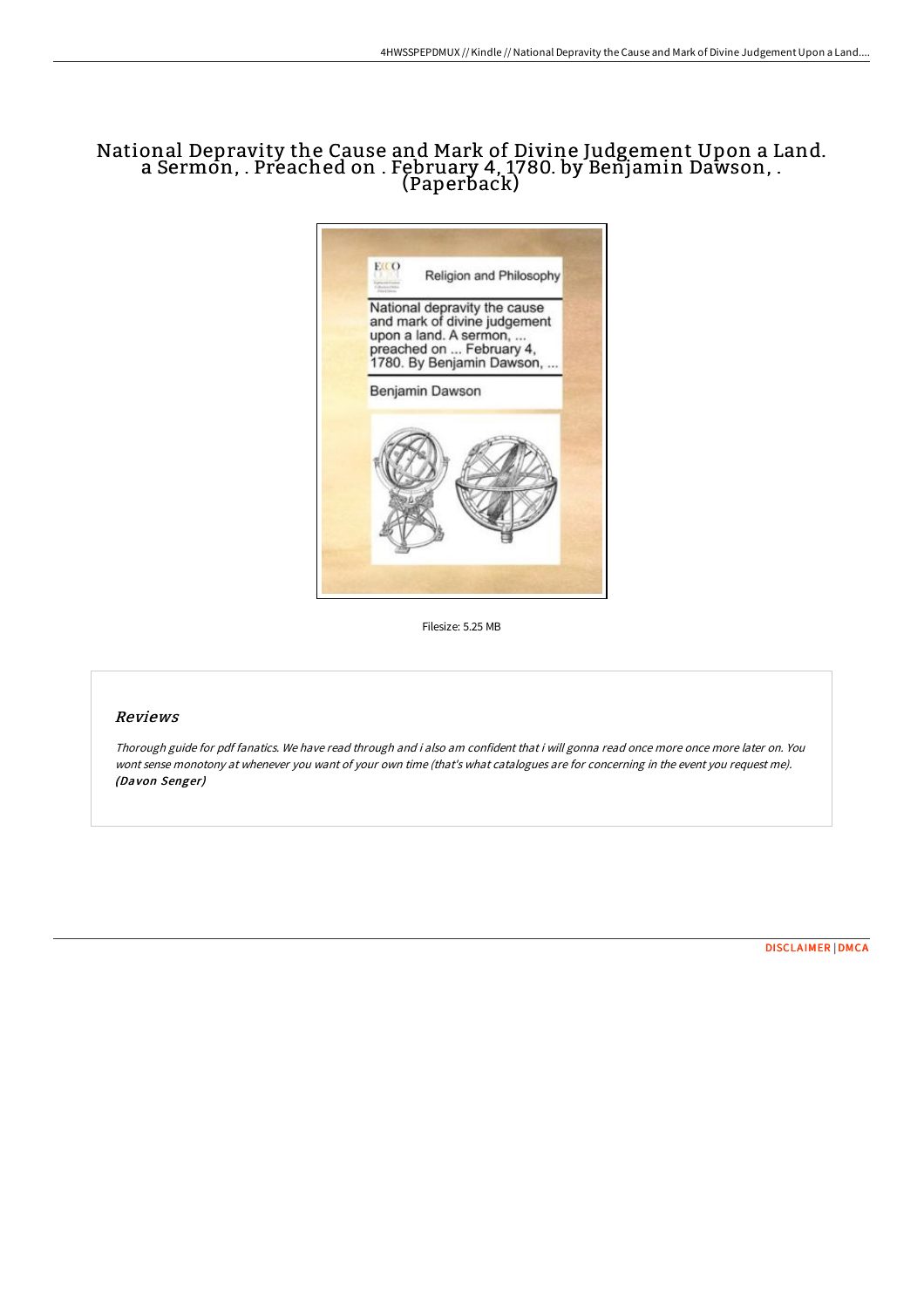## NATIONAL DEPRAVITY THE CAUSE AND MARK OF DIVINE JUDGEMENT UPON A LAND. A SERMON, . PREACHED ON . FEBRUARY 4, 1780. BY BENJAMIN DAWSON, . (PAPERBACK)



To get National Depravity the Cause and Mark of Divine Judgement Upon a Land. a Sermon, . Preached on . February 4, 1780. by Benjamin Dawson, . (Paperback) eBook, remember to click the hyperlink beneath and download the document or gain access to additional information which are related to NATIONAL DEPRAVITY THE CAUSE AND MARK OF DIVINE JUDGEMENT UPON A LAND. A SERMON, . PREACHED ON . FEBRUARY 4, 1780. BY BENJAMIN DAWSON, . (PAPERBACK) book.

Gale Ecco, Print Editions, United States, 2010. Paperback. Condition: New. Language: English . Brand New Book \*\*\*\*\* Print on Demand \*\*\*\*\*.The 18th century was a wealth of knowledge, exploration and rapidly growing technology and expanding record-keeping made possible by advances in the printing press. In its determination to preserve the century of revolution, Gale initiated a revolution of its own: digitization of epic proportions to preserve these invaluable works in the largest archive of its kind. Now for the first time these high-quality digital copies of original 18th century manuscripts are available in print, making them highly accessible to libraries, undergraduate students, and independent scholars.The Age of Enlightenment profoundly enriched religious and philosophical understanding and continues to influence present-day thinking. Works collected here include masterpieces by David Hume, Immanuel Kant, and Jean-Jacques Rousseau, as well as religious sermons and moral debates on the issues of the day, such as the slave trade. The Age of Reason saw conflict between Protestantism and Catholicism transformed into one between faith and logic -- a debate that continues in the twenty-first century.++++The below data was compiled from various identification fields in the bibliographic record of this title. This data is provided as an additional tool in helping to insure edition identification: ++++British LibraryT135150Ipswich: printed by Shave and Jackson; and sold by J. Shave; and J. Wilkie, London, [1780]. 23, [1]p.; 4.

B Read National Depravity the Cause and Mark of Divine Judgement Upon a Land. a Sermon, . Preached on . February 4, 1780. by Benjamin Dawson, . [\(Paperback\)](http://digilib.live/national-depravity-the-cause-and-mark-of-divine-.html) Online Download PDF National Depravity the Cause and Mark of Divine Judgement Upon a Land. a Sermon, . Preached on . February 4, 1780. by Benjamin Dawson, . [\(Paperback\)](http://digilib.live/national-depravity-the-cause-and-mark-of-divine-.html)